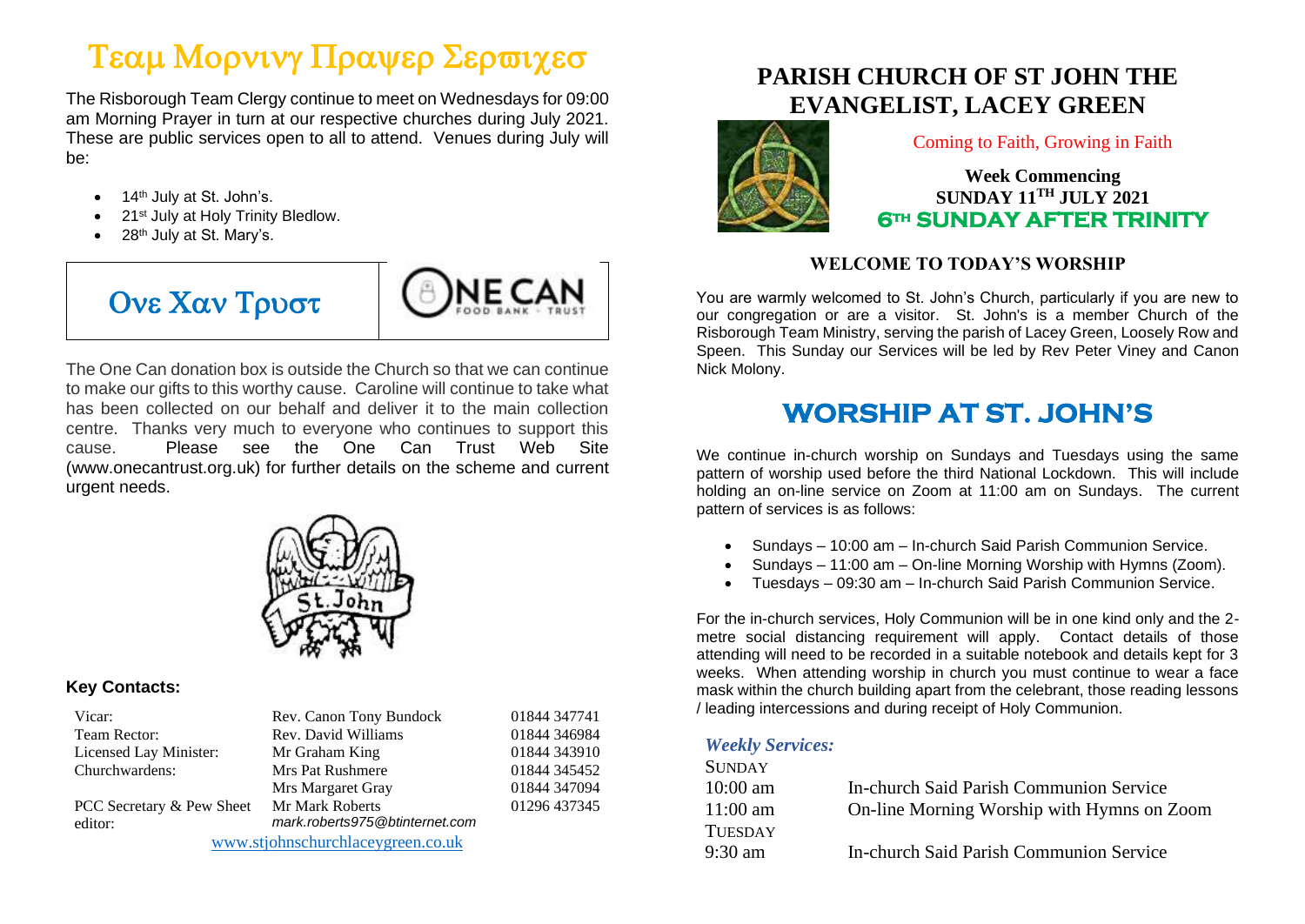### **FOCUS ON… THE PATHWAY TO SALVATION**

he roots of religious belief are concerned with what is best defined by the word "salvation" and the universal human experience that, in our deepest being, we realize and recognize that we cannot save ourselves. We need a Saviour The roots of religious belief are concerned with what is best defined by the word "salvation" and the universal human experience that, in our deepest being, we realize and recognize that we cannot save ourselves. We need a say that there is outer world which we inhabit and an inner world of our being which is just as significant. We get on with living our lives day by day. But we have deep instincts which tell us that we are in need of a Saviour in order that our lives can be transformed for the better – because this is not something we can achieve in our own strength alone. In fact, it is said that many of us, if not all of us, do feel that we are not fully appreciated; that other people do not know what we are really like. And so, deep down, we feel that we are better than others realize. But, at the same time, we are glad that other people do not know what we are really like because we are fearful that others will discover that we are much worse than they realize. So there is an internal battle going on within us and we look to God to give us the strength of will and purpose to enable the light within us to flourish and the darkness to be banished. At the very heart of Christian belief is the conviction that Jesus undertook the work of achieving our salvation which required the outside intervention of God himself. And yet, when we look around at our world, we see that this work of salvation has yet to be made manifest in all its fullness. The world is yet to become the Kingdom of God in all its glory. So, we look to God to answer the aching in our soul, and to redeem what we cannot redeem, to bring to the fullness of fruition the New Dispensation which Malachi, the Messenger of God, prophesied; which John the Baptist proclaimed as the forerunner; which Jesus Christ embodied as the Messiah, the anointed suffering servant of the Living God.

*Canon Tony Bundock*

### **COLLECT FOR 6TH SUNDAY AFTER TRINITY**

Merciful God, you have prepared for those who love you such good things as pass our understanding: pour into our hearts such love toward you that we, loving you in all things and above all things, may obtain your promises, which exceed all that we can desire; through Jesus Christ your Son our Lord, who is alive and reigns with you, in the unity of the Holy Spirit, one God, now and for ever, *Amen*.



#### **READINGS FOR TRINITY 6**

Amos Ch. 7 VV. 7 – 15 Ephesians Ch. 1 VV. 3 – 14

Mark Ch. 6 VV. 14 – 29





Loving Jesus, we believe in you. We believe in the Holy Spirit, who you sent to us to be our helper. Bless us with your Spirit so we may be full of self-control, love, courage, and power. We pray that we always walk with this Spirit wherever we go and in whatever we do. Use your Spirit to wash the distractions and troubling thoughts from our minds. Make us calm and confident in our ability to succeed. We pray that we will be filled with the spirit of courage, Amen.

May the grace of our Lord Jesus Christ, and the love of God, and the fellowship of the Holy Spirit be with us evermore. Amen.

#### **POST COMMUNION PRAYER FOR TRINITY 6**

God of our pilgrimage, you have led us to the living water: refresh and sustain us as we go forward on our journey, in the name of Jesus Christ our Lord, *Amen*.

#### **ON-LINE MORNING WORSHIP FOR TRINITY 6**

This Sunday's Online Morning Worship service on Zoom will be led by Canon Nick Molony. The Zoom link for this Sunday is courtesy of Vince Stothard. Details are as below and will be included in the covering email:

Topic: Morning Prayer with Hymns Time: Jul 11, 2021, **11:00 AM** London



#### Join Zoom Meeting:

https://us04web.zoom.us/j/77051729099?pwd=VzlqS080cFEyMUZ2Y0o2SG8rWE01dz09<br>Meeting ID: 770 5172 9099 Passcode: Cbm2GD Meeting ID: 770 5172 9099

## **This Week you are Asked to Pray for:**

- Those in the parish and further afield who are sick or in need that they receive peace and healing, including: Irene Foord, Mary Mines, Helena Oecken, Ian Wilson, Ron Goodearl, Ian Goodearl, Phillipa King, Jenny King, Beryl Palmer, Sally Zeybek, Doug Tilbury, Margaret Karstens (St. Mary's Kuruman) and Don White.
- The recently departed, including Aubrey Karstens and John Ritchie from our linked parish of St. Mary's, Kuruman, Doreen De Grey, formerly of this parish and Stella Boll. May their souls rest in peace. We pray for their families and friends at this difficult time.
- All parts of the world affected by the Coronavirus (Covid-19), those who are ill with the virus and those caring for them. Particularly praying for countries where infection rates are very high and the hospitals are struggling to cope. We pray that the rising infection rates in this country due to the Delta variant will reduce and that people will come forward to receive their vaccine doses.